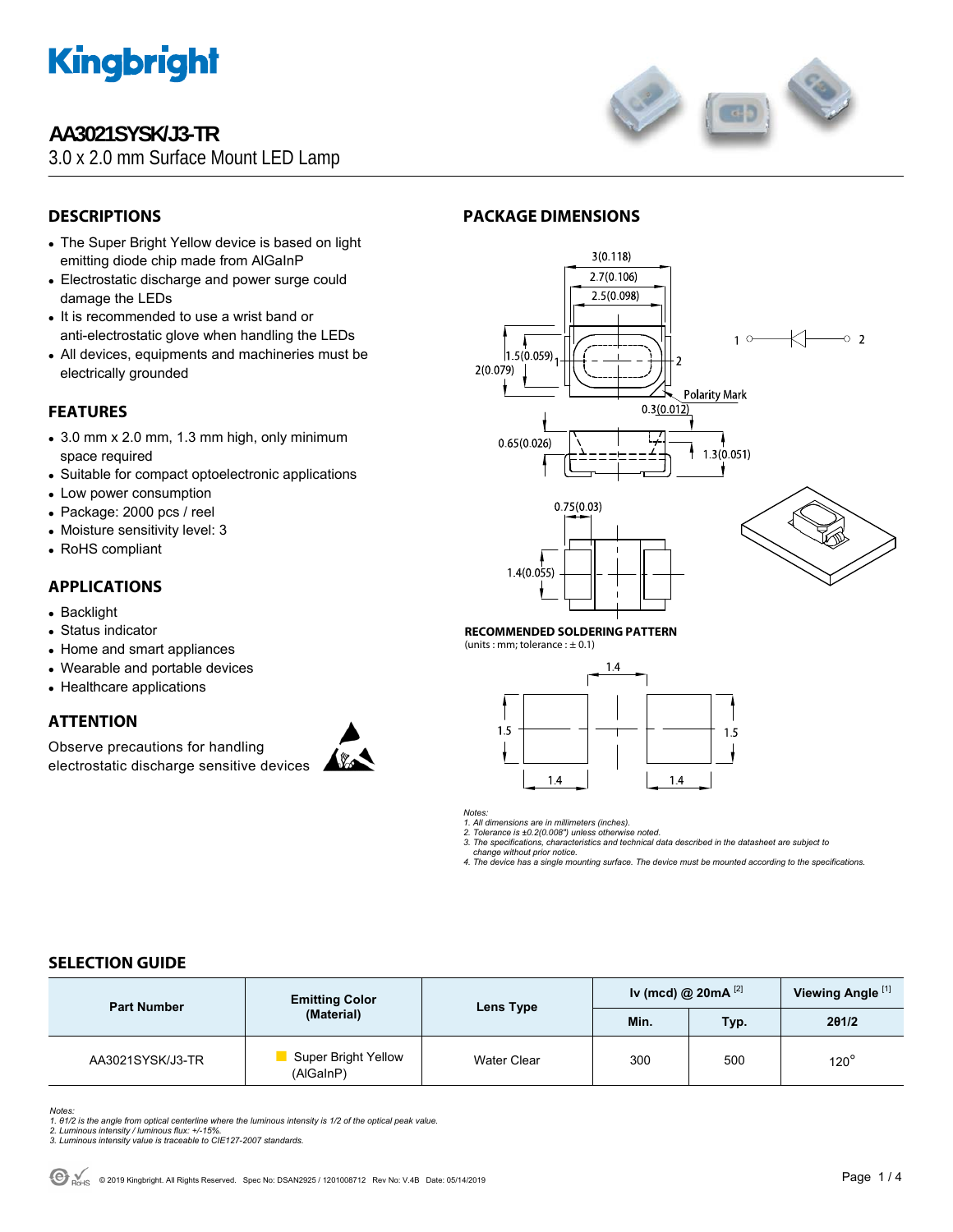# **Kingbright**

#### **ELECTRICAL / OPTICAL CHARACTERISTICS at T<sub>A</sub>=25°C**

| <b>Parameter</b>                                    |                      |                                       | Value          |                          |    |
|-----------------------------------------------------|----------------------|---------------------------------------|----------------|--------------------------|----|
|                                                     | Symbol               | <b>Emitting Color</b><br>Typ.<br>Max. |                | Unit                     |    |
| Wavelength at Peak Emission $I_F$ = 20mA            | $\Lambda_{\rm peak}$ | <b>Super Bright Yellow</b>            | 590            | $\overline{\phantom{a}}$ | nm |
| Dominant Wavelength $I_F = 20 \text{mA}$            | $\lambda_{dom}$ [1]  | <b>Super Bright Yellow</b>            | 590            | $\overline{\phantom{a}}$ | nm |
| Spectral Bandwidth at 50% Φ REL MAX<br>$I_F = 20mA$ | Δλ                   | <b>Super Bright Yellow</b>            | 20             | $\overline{\phantom{a}}$ | nm |
| Capacitance                                         | С                    | <b>Super Bright Yellow</b>            | 45             | $\overline{\phantom{a}}$ | pF |
| Forward Voltage $I_F$ = 20mA                        | $V_F$ <sup>[2]</sup> | <b>Super Bright Yellow</b>            | $\overline{2}$ | 2.5                      | v  |
| Reverse Current ( $V_R$ = 5V)                       | ΙR                   | <b>Super Bright Yellow</b>            |                | 10                       | μA |

*Notes:* 

1. The dominant wavelength (λd) above is the setup value of the sorting machine. (Tolerance λd : ±1nm. )<br>2. Forward voltage: ±0.1V.<br>3. Wavelength value is traceable to CIE127-2007 standards.<br>4. Excess driving current and /

|  | ABSOLUTE MAXIMUM RATINGS at $T_A = 25^{\circ}C$ |  |  |
|--|-------------------------------------------------|--|--|
|--|-------------------------------------------------|--|--|

| Parameter                               | Symbol                    | Value          | Unit         |
|-----------------------------------------|---------------------------|----------------|--------------|
| Power Dissipation                       | $P_D$                     | 75             | mW           |
| Reverse Voltage                         | $V_R$                     | 5              | V            |
| Junction Temperature                    | $T_j$                     | 115            | $^{\circ}C$  |
| <b>Operating Temperature</b>            | $T_{op}$                  | $-40$ to $+85$ | $^{\circ}$ C |
| Storage Temperature                     | $\mathsf{T}_{\text{stg}}$ | $-40$ to $+85$ | °С           |
| DC Forward Current                      | ΙF                        | 30             | mA           |
| Peak Forward Current                    | $I_{FM}$ <sup>[1]</sup>   | 140            | mA           |
| Electrostatic Discharge Threshold (HBM) |                           | 3000           | $\vee$       |

Notes:<br>1. 1/10 Duty Cycle, 0.1ms Pulse Width.<br>2. Relative humidity levels maintained between 40% and 60% in production area are recommended to avoid the build-up of static electricity – Ref JEDEC/JESD625-A and JEDEC/J-STD-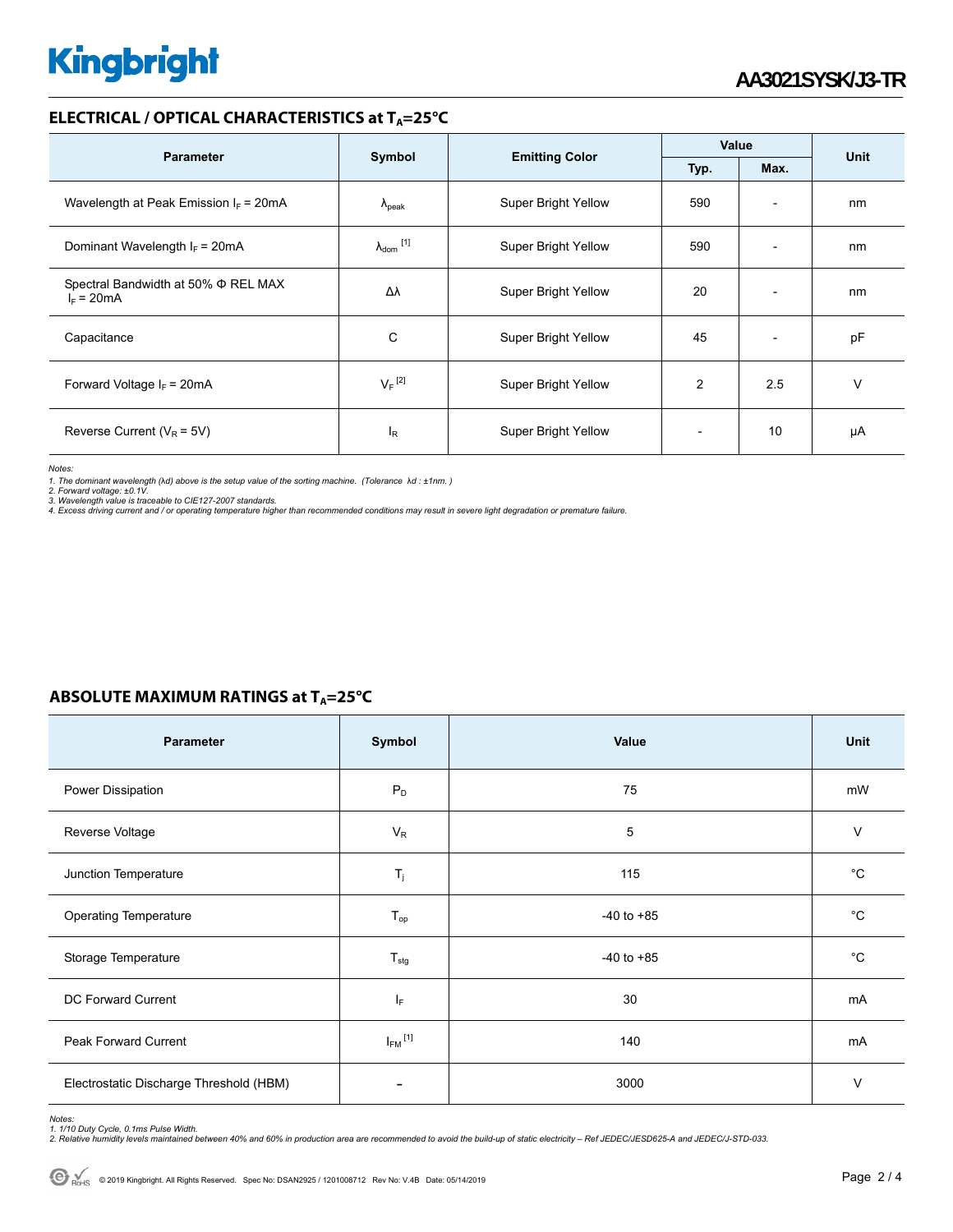# **Kingbright**

### **TECHNICAL DATA**



#### **SPATIAL DISTRIBUTION**



#### **SUPER BRIGHT YELLOW**





# **Ambient Temperature**



#### **REFLOW SOLDERING PROFILE for LEAD-FREE SMD PROCESS**



#### **TAPE SPECIFICATIONS** (units : mm)



#### **REEL DIMENSION** (units : mm)



- 
- 
- Notes:<br>1. Don't cause stress to the LEDs while it is exposed to high temperature.<br>2. The maximum number of reflow soldering passes is 2 times.<br>3. Reflow soldering is recommended. Other soldering methods are not recommended